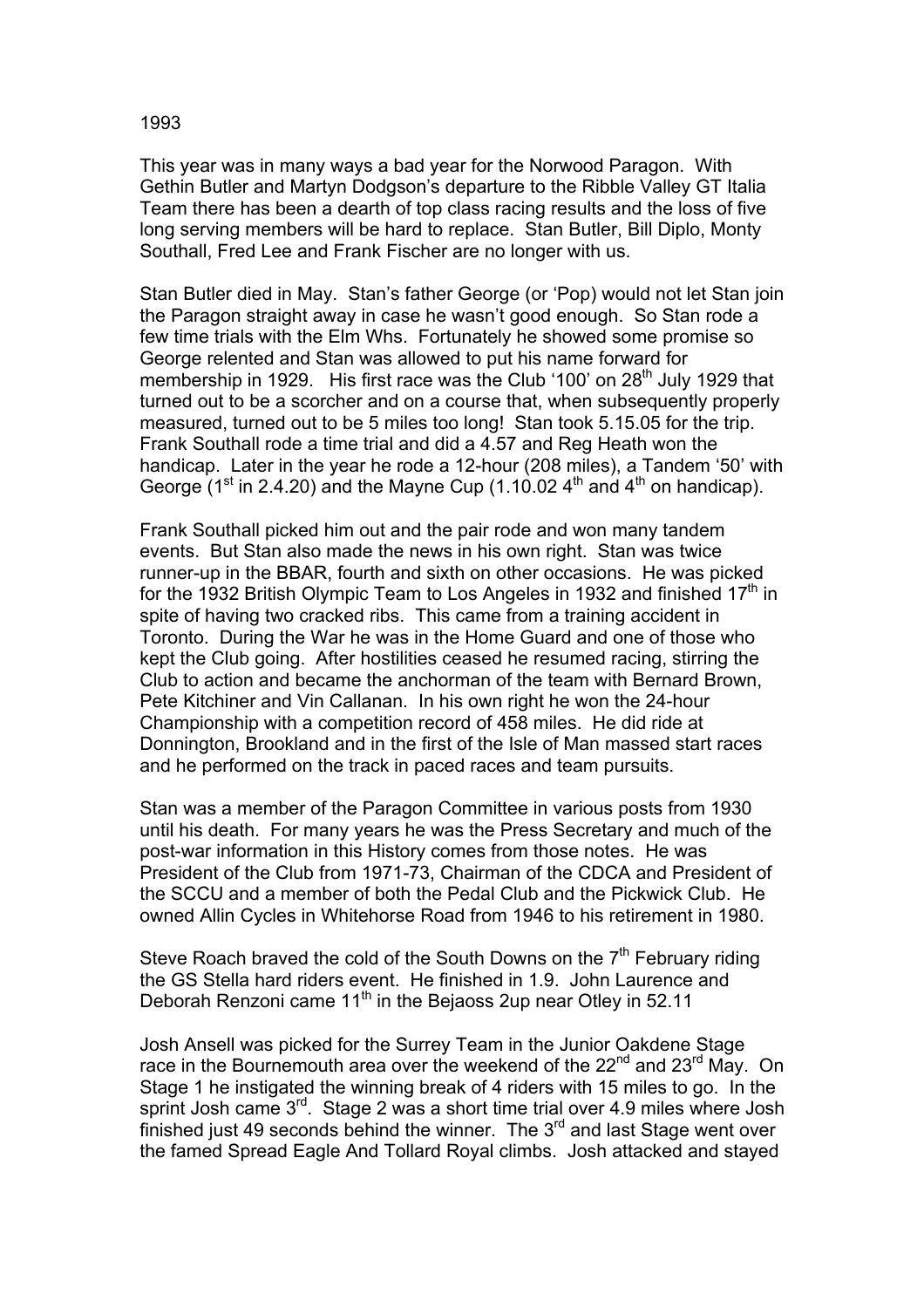away for about 10 miles before being caught by the bunch with 25 miles to go. Overall Josh came  $7<sup>th</sup>$ .

In the Surrey League race at Balcombe on the 30<sup>th</sup> May Steve Roach, Dillon Adams and Chris Marshall escaped to form a five-man race-winning break but failed to work out the tactics properly as Steve came 2<sup>nd</sup>, Chris 3<sup>rd</sup> and Dillon 5<sup>th</sup>! The following day Steve and Dillon rode the Ashford Town Centre races and in spite of towing the bunch round they still managed to get  $3<sup>rd</sup>$  and  $6<sup>th</sup>$ places respectively. Chris Marshall, however, was going well in the Veterans Race on the Lingfield circuit winning from a two-man break. Josh Ansell went to Belgium with a Surrey Division team to race at Wervijk unfortunately he was caught up in a major crash after about 50 miles eventually finishing about  $60<sup>th</sup>$ . Josh had better luck the next day at Langemark where he finished  $8<sup>th</sup>$ from the leading group of riders.

On the  $6<sup>th</sup>$  June Rowan Vacher returned a 59.18 and Doug Vacher a 1.2.18 in the Southend & County '25'. Pete Danckwardt came  $6<sup>th</sup>$  in the South Eastern RC '25' in 57.30.

In the ECRA '100' on the 13<sup>th</sup> June, usually one of the swiftest in the country, John Yates took 4.32.29 to get round and the winner John French (Bath CC) took 4.5.08. This will give some idea of the foul conditions on the day.

Tony Miller came 3rd in the Century '25' with a 1.0.47. In the associated Tandem event Gethin and Allison Butler got together and produced a 50.41 but as Gethin is not a first claim member of the Paragon it could not stand as a Club Record. The following day,  $20<sup>th</sup>$  June, it was the Robin Buchan Salver '25' and Gethin Butler broke his own course record with a 51.47 to collect an addition £100 for his efforts. Keith Reed (Clarence) came  $2^{nd}$  in 54.57 (?) and Pete Danckwardt 3<sup>rd</sup> with 55.47. Josh Ansell was fastest junior in 57.42 and with Steve Roach returning in 58.36 the Paragon won the Team race. The Mayne Cup awarded to the best Paragon rider on handicap also went to Pete Danckwardt. Other Paragon time were by Mark Kench 1.0.02, Stan Worrell 1.0.35, John Yates 1.2.38, Dave Adams 1.3.26, Jack Platts 1.3.42, Doug Vacher 1.5.05, Mark Oliver 1.6.39 and Roger Amer 1.7.40.

Josh Ansell took Gethin Butler's Junior Record with a 52.39 in the Polytechnic Invitation Evening '25'. He collected the Fastest Junior prize as well. Harry Featherstone did 54.01 and took the fastest veteran on Age Standard prize.

On the  $27<sup>th</sup>$  June Pete Danckwardt won the Oxford City '25' with a time of 53.46 just a handful of seconds away from his best ever. In the Redhill Minor road race Josh Ansell made the break with Barry Elcome (Festival) and Adam Dallison (East Surrey) but made the mistake of leading out the sprint to ensure a 3<sup>rd</sup> place from three!

Harry Featherstone rode his first 100 miles race of the year in the Norland Combine event on the A1. The course uses the main road between Tempsford and Brampton with detours to Hardwick and Baldock. Kevin Dawson won in 3.36.22 but Harry was quite happy with his 4.2.06. Josh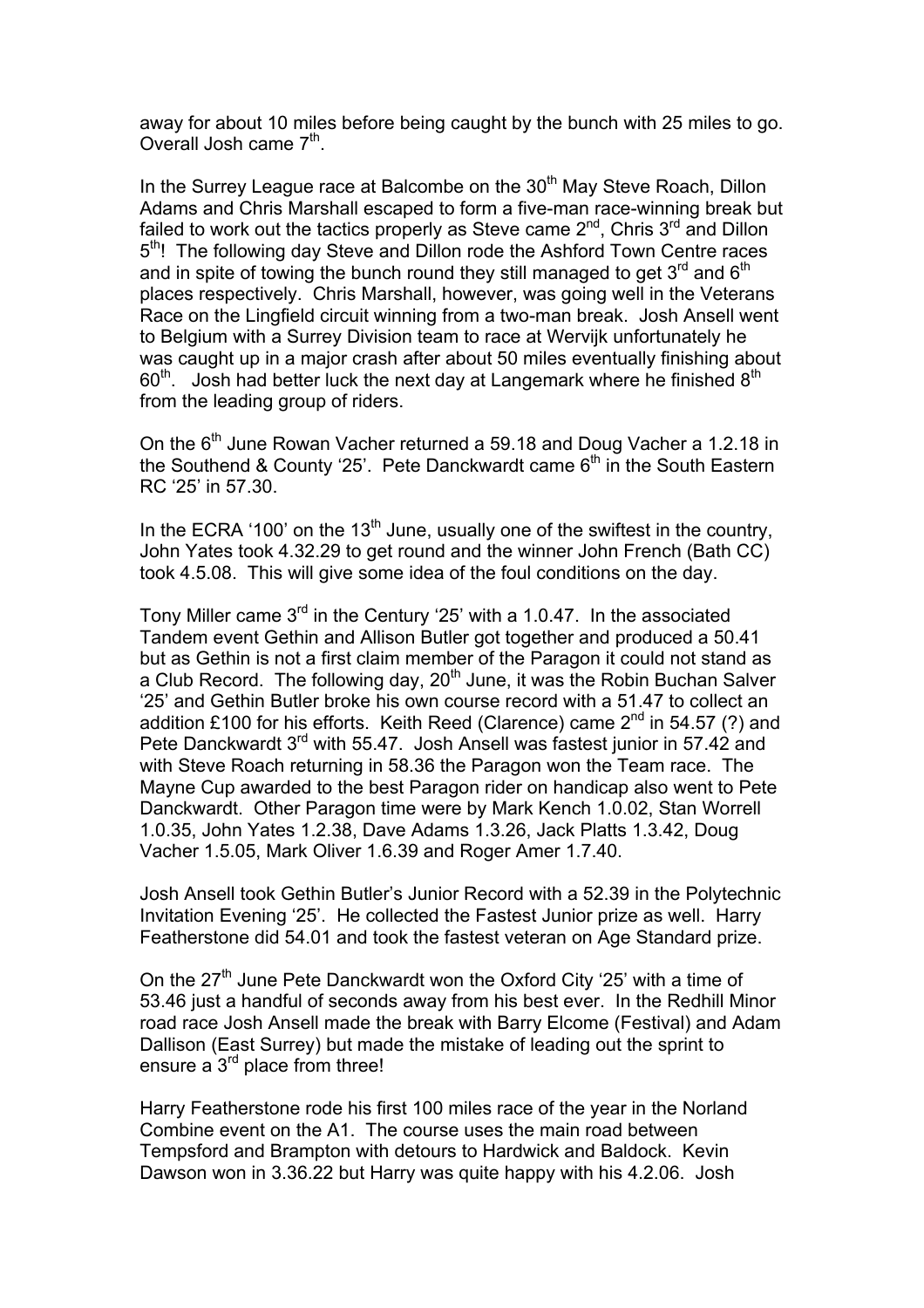Ansell came  $5<sup>th</sup>$  in the Surrey Division road race Championship. His words "Too boring for words"!

The Inter-Club against the Addiscombe had to be postponed due to bad weather and poo visibility on the A24.

Josh Ansell rode the Guildford Town Centre race but made a hash of the start, which on this tight circuit is fatal to your chances of winning. Josh did recover but missed the break and had to be content with taking the bunch sprint for  $5<sup>th</sup>$  place.

Jack Platts rode the Chelmer Invitation '25' and was rewarded with a season's best of 1.0.25. Pete Danckwardt had a season's best '10' in the Evening '10' at Holmwood. He did a 21.32 with Rowan Vacher on 23.47 and Doug 24.45. In the Kent League race at Tenterden Josh Ansell jumped across to a lone escapee and was joined by two other riders in a race-winning move. With 12 miles to go Josh jumped two riders on the Finish hill (1 lap to go) and then jumped the remaining rider with 5 miles to go when he went to have drink. Josh crossed the line 15 seconds clear to win.

In the Tour of Milland Valley (near Liphook) Josh Ansell came  $2^{nd}$  after initiating the winning break on the first climb of the prime hill (a mere 1 in 4 on the steep bit). Four riders detached themselves from the front gaining about 1½ minutes. On the penultimate lap Josh attacked again taking one rider with him and they stayed clear to the Finish where Josh lost the sprint to Lee Garner (VC Bad)

In the Esssex Roads '50' on the 25<sup>th</sup> July Pete Danckwardt finally achieved a personal best of 1.53.04. It must have been a considerable help having Harry Featherstone as his 2-minute man an no doubt they exchanged pleasantries as they passed each other. Harry clocked a 1.57.29 and John Yates a 2.4.00 in spite of an early start in cold conditions.

Second Claim member Gethin Butler, riding for RT Italia, won the National 100 miles Championship in 3.44.45. Dillon Adams was involved in a nasty crash before the start of the Chatham Town Centre races when a rider going the wrong way hit him round the circuit. This resulted in a smashed cheekbone that required surgery.

Four Paragonians travelled to France for the famous La Marmotte Sportif event that takes in the Croix de Fer, Col de Telegraph, Col de Galibier before finishing on Alpe d'Huez. Jon Jennings finished  $77<sup>th</sup>$  in 7.22.07, Steve Roach  $766<sup>th</sup>$  in 8.50.28 and Allison Butler 2864<sup>th</sup> in 10.37.13. James Laurence called it a day before the end. In the Alpe d'Heuz time trial on the following day Jon Jennings came  $18^{th}$  in 55.56, James Laurence 24<sup>th</sup> 1.0.12, Steve Roach 28<sup>th</sup> in 1.4.34 and Allison 32<sup>nd</sup> in 1.14.02.

The Les Ingman Road Race had a the makings of a problem when a few days before the race temporary traffic lights were set up in Coopers Hill Road and the Gas Board started stockpiling pipes down Outwood Lane! Taking the hint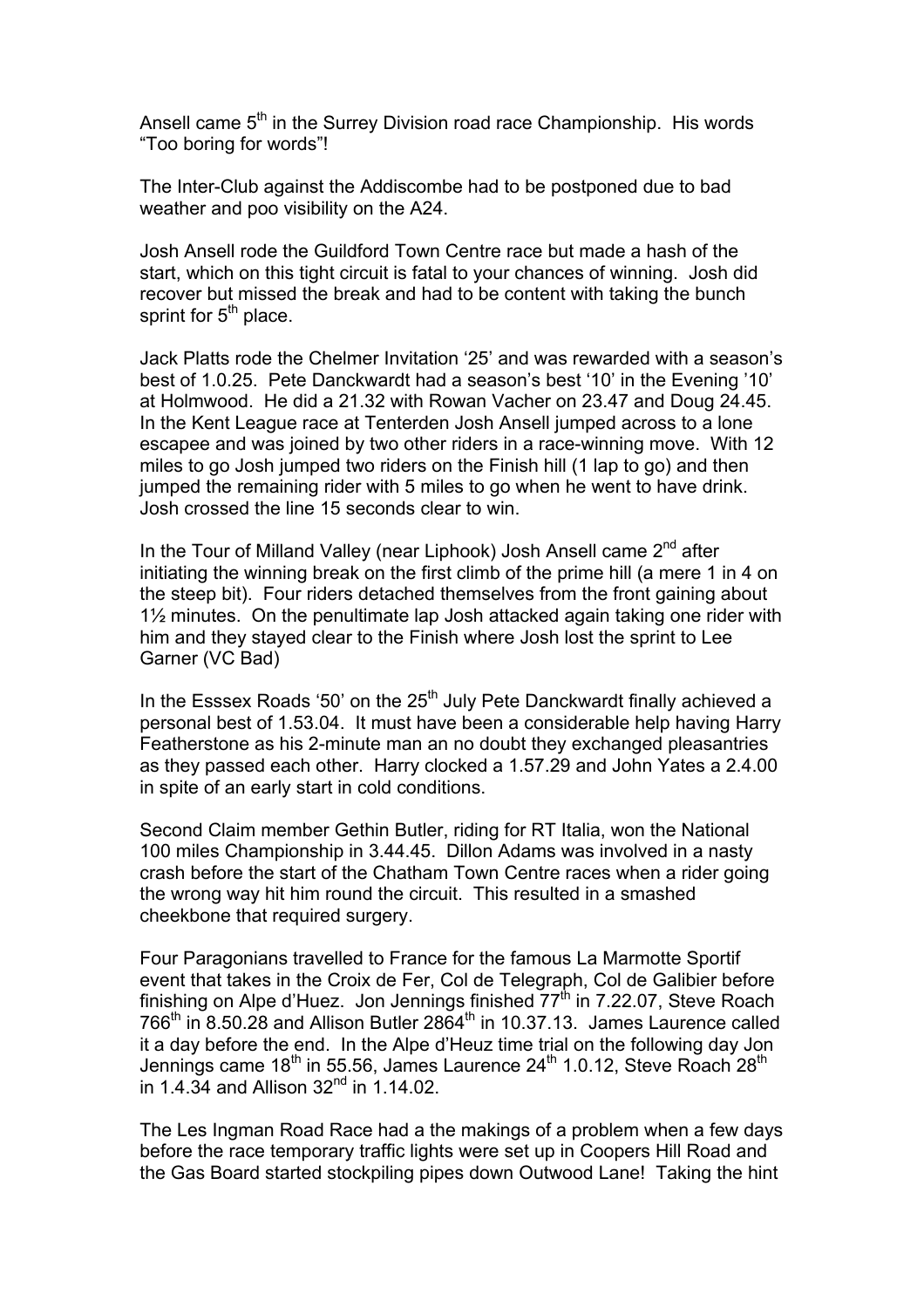we changed the course to the Smallfields circuit only to find that both lights and pipes were removed on the Saturday!

The race itself proved to be a cracker. With a full field of 60 top class riders on an easier circuit than the one they thought they were going to experience caution was thrown to the winds. Immediately the bunch turned into Axes lane by the Dog and Duck at the end of the neutralised section the race exploded. The first 3 laps took 45 minutes and that is 28 mph. A small group of 5 riders sneaked clear by a few seconds. Then over the next two laps other riders joined them until there was a front group of 19. To be honest there was no bunch as such – just a long string of riders. The gap gradually grew until the 19 had a lead of 2.15 before a chasing group of 8 took off in pursuit. They got to 1.30 but progressed no further. Up front the speed and distance took its toll and riders were being dropped. Eventually the bunch split into 4 groups still dropping back but still going at a fair pace. Paul Rogers (VC St Raphael) was doing his best to break up the leading group and earn himself another Dinner Ticket. However it was not to be and a group of 13 riders fought it out for the Trophy having covered 98 miles in 3.45. It was a race worthy of Les Ingman. The Winner was Andy Lyons (Olympia Sport) from Bob Langley (Romford), Gary Baker (Olympia Sport) and Paul Rogers.

The Inter Club Map Reading took place on the 24<sup>th</sup> October based on Handcross. The course setter Vin Callanan had a good sense of humour siting one control at a farm called 'Hardriding'. The event itself was a Paragon success with Jon Jennings taking the honours in 1.2.40 winning by nearly 5 minutes from Ken Baker (Colchester) 1.7.35 and Dave Giles (Century) 1.8.56. With Graham O'Sullivan in  $5<sup>th</sup>$  place (1.11.58) and Keith Butler  $6<sup>th</sup>$  (1.13.06) the Paragon won the Team race. Allison Butler took fastest lady with 1.41.17. John Cleeve marshalled one of the checks and was offering tots of brandy to all that reached him. As he was positioned on the climb of Brantridge Lane between Staplefield and the Handcross – Turners Hill road his ministration were greatly appreciated.

Harry Featherstone won the Open Time Trial Championship and Steven Roach the Track Championship. Allison Butler took both the Ladies BAR and the Road Race Championship. Josh Ansell took both the Junior Time Trial and Road Race Championship trophies. Steve Roach took the Off-road Plaque.

In the National BAR Gethin Butler (GT Italia) came  $2^{nd}$  to Kevin Dawson with 26.287 mph to Dawson's 27.062. Harry Feathesrtone came  $48<sup>th</sup>$  with 23.874. His qualifying times and distances were 1.55.51, 4.2.06 and 251.314 miles. John Yates came  $144^{\text{th}}$  with 22.259 mph and a 2.1.04, 4.17.50 and 224.721 miles. Allison Butler was 33rd in the Ladies competition with 21.800 mph. Her times were 1.5.20, 2.11.53 and 5.4.41. Josh Ansell came 15<sup>th</sup> in the Junior Competition on 27.346 mph. His Qualifying times for the 2 '10's and the 2 '25's were 21.51, 22.12, 52.39 and 56.48.

In September Bill Diplo died. Bill joined the Norwood Paragon in 1928 riding his first Club Event, The Dunlop Cup '100' in July finishing in 5.44.00. His